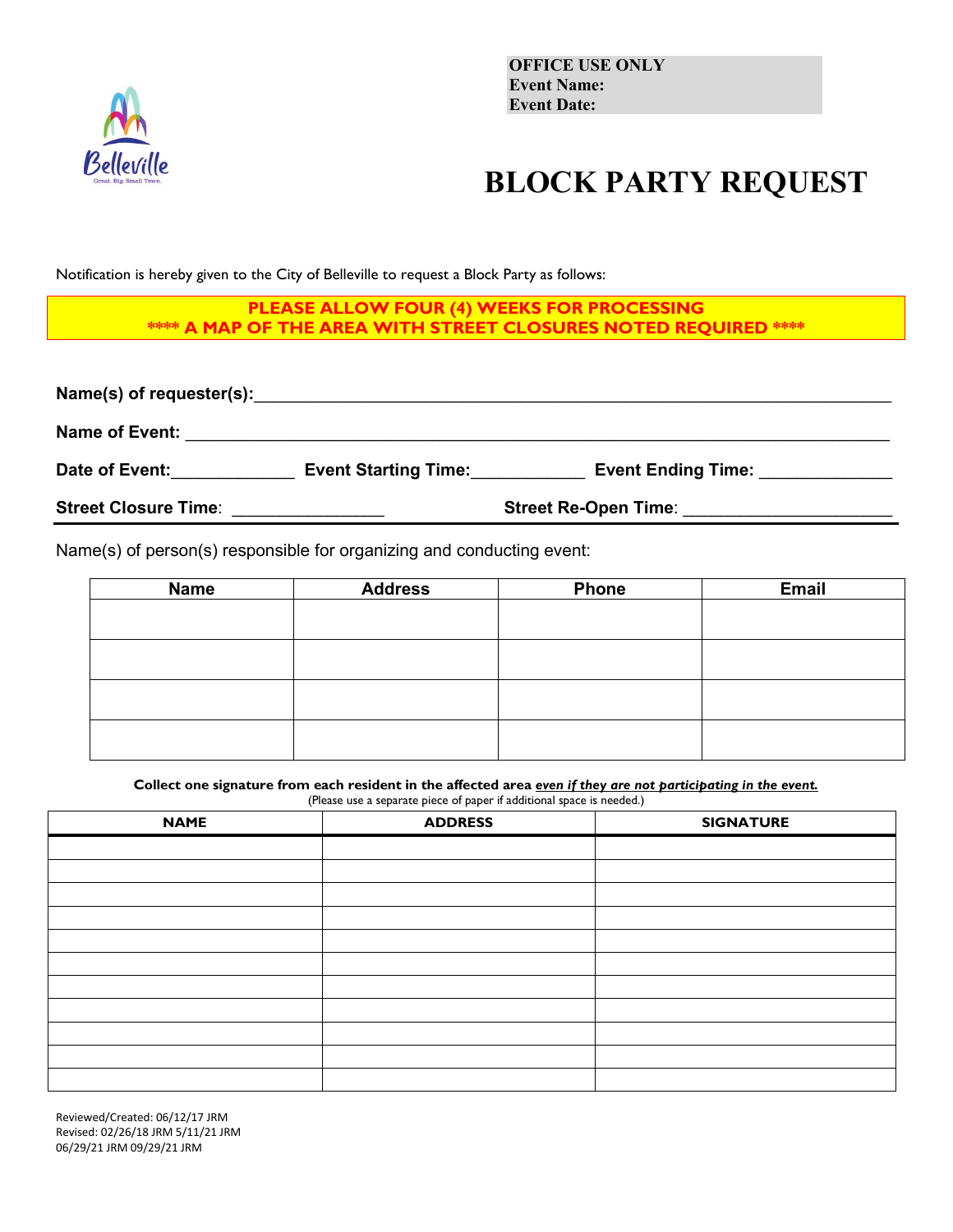Streets to be closed for event:

| Does this event require any of the following?      |                      |                          |
|----------------------------------------------------|----------------------|--------------------------|
| • Trash Containers                                 | $\Box$ Yes $\Box$ No | <b>Number Requested:</b> |
| • Picnic Tables                                    | ⊡Yes⊟ No             | <b>Number Requested:</b> |
| • Sanitation Vehicle and Manpower                  | ⊡Yes⊟ No             |                          |
| • Electric(if available) (note on map location(s)) | ⊡Yes⊟ No             | <b>Number Requested:</b> |
| • Music                                            | ⊡Yes⊟ No             | Times:                   |
| • Barricades                                       | $\Box$ Yes $\Box$ No | <b>Number Requested:</b> |
| Comments or Additional Request(s):                 |                      |                          |

 $\_$  , and the set of the set of the set of the set of the set of the set of the set of the set of the set of the set of the set of the set of the set of the set of the set of the set of the set of the set of the set of th

CERTIFICATE OF INSURANCE NAMING THE CITY OF BELLEVILLE AS AN ADDITIONAL INSURED IS **REQUIRED IN THE AMOUNT OF \$1 MILLION DOLLARS PER PERSON AND \$2,000,000 AGGREGATE. YOUR APPLICATION WILL NOT BE CONSIDERED OR APPROVED WITHOUT RECEIPT OF THIS DOCUMENT. (City of Belleville • 101 South Illinois Street • Belleville • IL •62220)**

 $\_$  , and the set of the set of the set of the set of the set of the set of the set of the set of the set of the set of the set of the set of the set of the set of the set of the set of the set of the set of the set of th

**IF EITHER ROUTE 159 OR ANY OTHER STATE ROUTE WILL BE CLOSED, A CERTIFICATE OF INSURANCE NAMING ILLINOIS DEPARTMENT OF TRANSPORTATION AS AN ADDITIONAL INSURED IS REQUIRED IN THE AMOUNT OF \$1 MILLION DOLLARS. YOUR APPLICATION WILL NOT BE CONSIDERED OR APPROVED WITHOUT RECEIPT OF THIS DOCUMENT. (IL Department of Transportation • 1100 East Court Plaza Drive • Collinsville • IL • 62234)**

## **Affixing my signature to this application, declares my acceptance and understanding of the guidelines and certain limitations which may apply to this event.**

 $\_$  , and the set of the set of the set of the set of the set of the set of the set of the set of the set of the set of the set of the set of the set of the set of the set of the set of the set of the set of the set of th

 $\_$  , and the contribution of the contribution of  $\mathcal{L}_\mathcal{A}$  , and the contribution of the contribution of  $\mathcal{L}_\mathcal{A}$ 

Signature of Person Making Application **Printed Name of Person Making Application** 

Mailing Address

 $\_$  , and the contribution of the contribution of  $\mathcal{L}_\mathcal{A}$  , and the contribution of the contribution of  $\mathcal{L}_\mathcal{A}$ Phone Number **E-mail** 

| DATE OF APPLICATION: |  |  |  |  |
|----------------------|--|--|--|--|
|                      |  |  |  |  |
|                      |  |  |  |  |

**Return this form (via mail/email/in-person):** City of Belleville - City Clerk's Office

101 South Illinois Street Belleville, Illinois 62220 E-mail: jmeyer@belleville.net (618) 233-6810